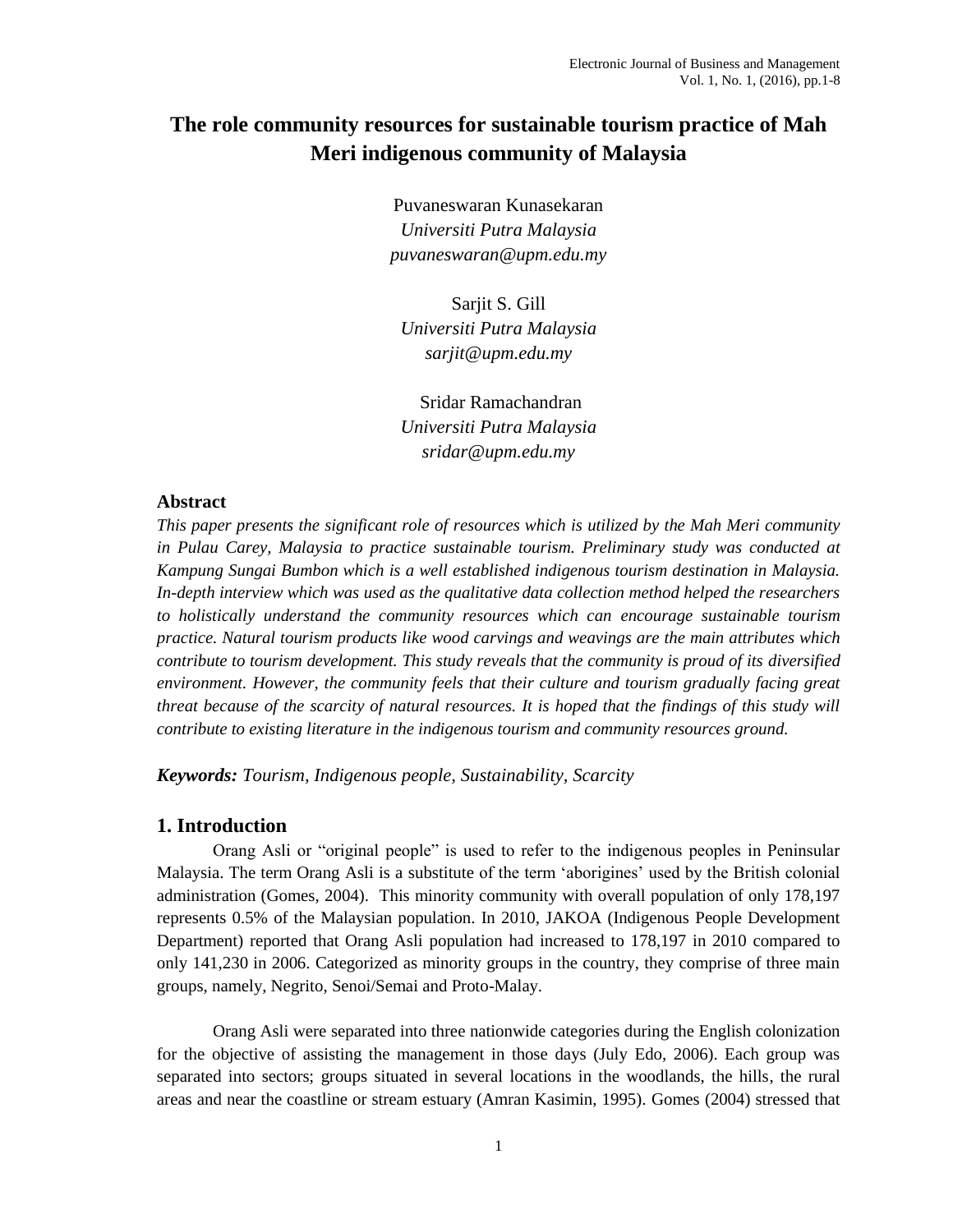there should be no doubt that the predecessors of the Orang Asli settled in the Malay Peninsula earlier than the predecessors of Malay community. Hasan Mat Nor (1998) in his work argued that the Negritos are considered to have come to the Malay Peninsula about 25,000 years ago. However, the Semai are the largest population and the oldest indigenous community in Peninsular Malaysia (Ying, 2009). Most of the Semai live at the foothill and mountain areas in the borders of Perak and Pahang (Dentan, 2000). The headman of the Orang Asli community is generally known as "Tok Batin". The Tok Batin is in charge of internal affairs and issues regarding the group. Apart from that, the Tok Batin also is responsible for maintaining the inherited customs, traditions and order in the village.

The Mah Meri community is one of the sub-ethnic groups of the major Senoi group. Mah Meri community consists of 2896 members in the year 2004 (JHEOA, 2004). They speak an Austroasiatic language which is originally from the Mon and Khmer"s language family. However, they Mah Meri"s route to reach Malay Peninsula is still not clear and mainly rely on myths (Nowak, 1987) and (Suet, 2010). One of the earliest notes of Carey Island was recorded by Nowak (1987) saying that during the 1900s about 20,000 acres out of 35,000 acres of the mangrove and rainforest were converted into commercial oil palm plantations. This big scale transformation has caused destruction in basic resources, extinction of flora and fauna and disruption of natural ecosystem. Areas which used to be accessed for fishing, hunting and recreation are not accessible result in the change of ecological system which reflects in the musical, material and cultural contents of the Mah Meri"s performances (Suet, 2010).

Nicholas (2000) highlighted that the modernization is intended to improve the Orang Asli villages in the country in terms of education, health, electricity and water. Suet (2010) stressed that the destruction of the ancestral territories, natural resources, forest and river accessibility have hugely disappointed the Mah Meri community. This has made the community to realize that they still have their arts and performing traditions well kept to strengthen their value in the country and make the government appreciate them. This can be seen in various touristic products of the community; weavings, woodcarvings, masks, Main Jo"oh dance marketed in Tourism Malaysia website, internet websites, tourists guide books, and magazines. Thus, it can be said that the community has chosen tourism as a tool to portray their uniqueness to outsiders and enjoy some financial advantages at the same time. Sarkissian (1988) who studied the tradition and the cultural shows to be displayed for tourism purpose however argue the tourism products are only at the level of staged performances and not to create any cultural awareness.

### **2. Literature review**

Community sources are the assets that the community already has to run the tourism business. These resources could be tangible or intangible resources. Almost all the community sources found in the study are related directly or indirectly to nature. This shows that the community is strongly dependent on forest amenities not only for tourism activities but also for their daily life routine.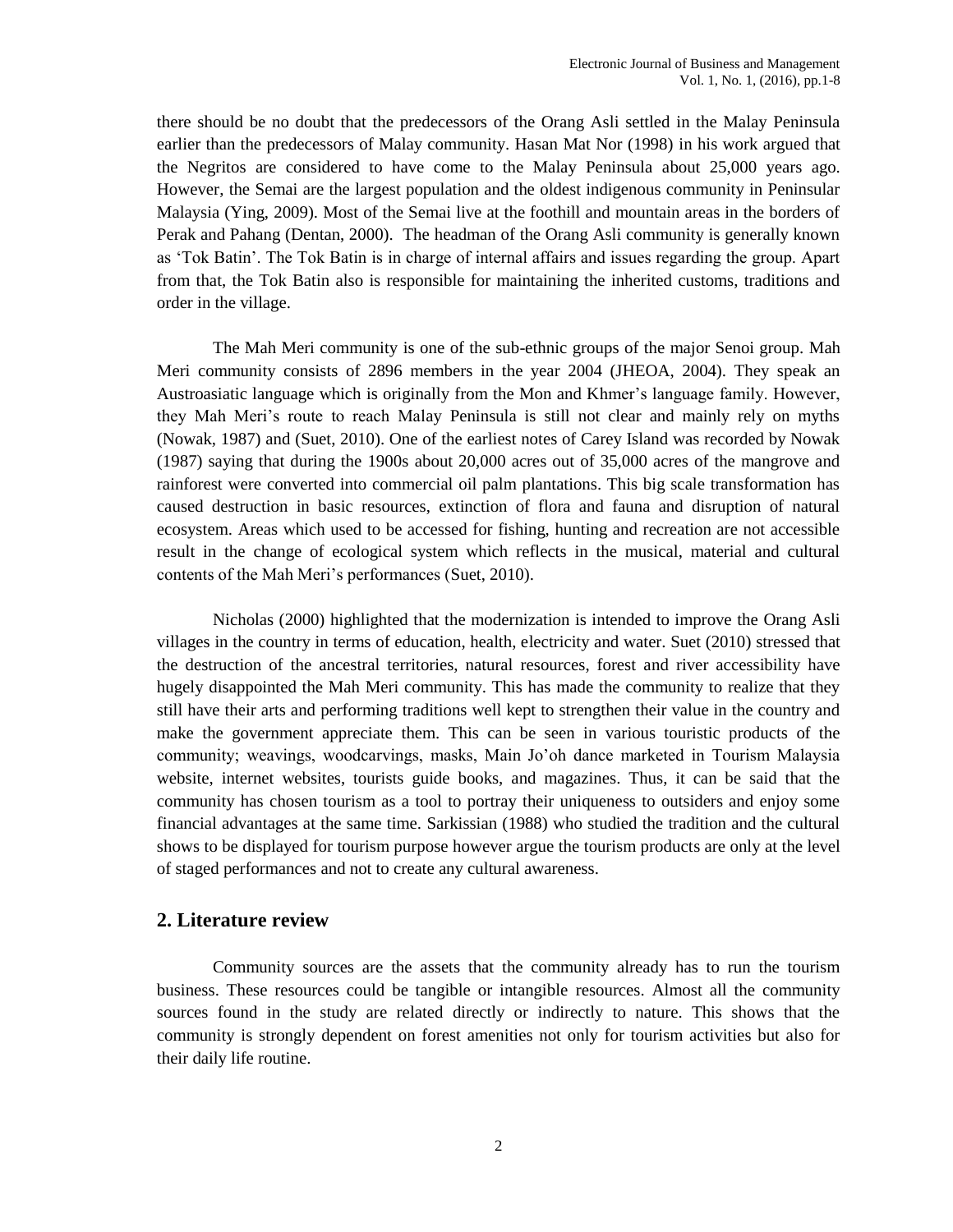#### **2.1 Natural resources**

Natural resources can be classified as renewable and non-renewable resources (Voora and Venema (2008). Frank and Smith (1999) classified these resources into six components; (1) land, water, air; (2) minerals; (3) oil and gas; (4) plant and trees; (5) wild life; and regulations regarding the previously mentioned attributes. Although, natural resources are one of the main advantages of rural community to promote tourism, sustainability has been a major issue. Pearce, Markandya and Barbier (1989) argued that natural resources must be regarded as critical natural capital and should be handled carefully using sustainable development approaches to maintain the quantity and quality of the resources. Hunter (1997) who agreed to this, also mentioned that non-renewable resources need special attention to avoid loss for future generations through greater efficiency of use, reuse and recycling. Similarly the utilization of renewable resources for tourism should be operated within the spectrum of sustainable tourism and subject to suitable capacity.

#### **2.2 Financial resources**

According to Vidal (1997) financial strength is an important tool for community development and local communities always seek financial support from outside of their neighbourhood. This assistance from outside can be from either the private or the government sector (Ismail, 2010). Frank and Smith (1999) outlined six types of financial resource categories. These allocations are important to support the rural communities to commercialize their tourism product. It is very difficult for the local communities to establish a strong financial resource without the outsiders" interventions (Vidal, 1997). However, Asnarulkhadi (2003) has mentioned that support from the government is not long-term as the philosophy of community development encourages a self-reliant community.

#### **2.3 Infrastructure resources**

Frank and Smith (1999) mentioned that infrastructure resources are normally man-made physical initiatives such as buildings, roads, toilets and communication facilities in the rural areas. These resources are additional facilities that provide comfort for the tourists in the tourism destination. However, Flora (1993) and Sharp et. al., (2002) argued that social infrastructure resource is much more crucial to be developed and can contribute to sustainable development. According to the authors, social infrastructure is a group-level, interactive aspect of organizations or institutions. The level of the networking and communication within the community is regarded as the community"s success in creating the social infrastructure. Thus, it can be understood that infrastructure resources are not only man-made tangible facilities but also the intangible social infrastructures.

#### **2.4 Human resources**

The importance of human resource in tourism was raised by several scholars such as Pearce (1995), Jithendran and Baum (2000) and Flora (2008). According to Flora (2008), human resources are important to manage other resources owned by the community. The scholar lists individual capability, community training, human health, human value and community leadership as the main attributes that form human resources. Dissimilarly, Frank and Smith (1999) in their community development handbook, stated family and healthy lifestyle, skills, education and training, staff hiring and career planning, effective lawyer selection, labour appreciation and human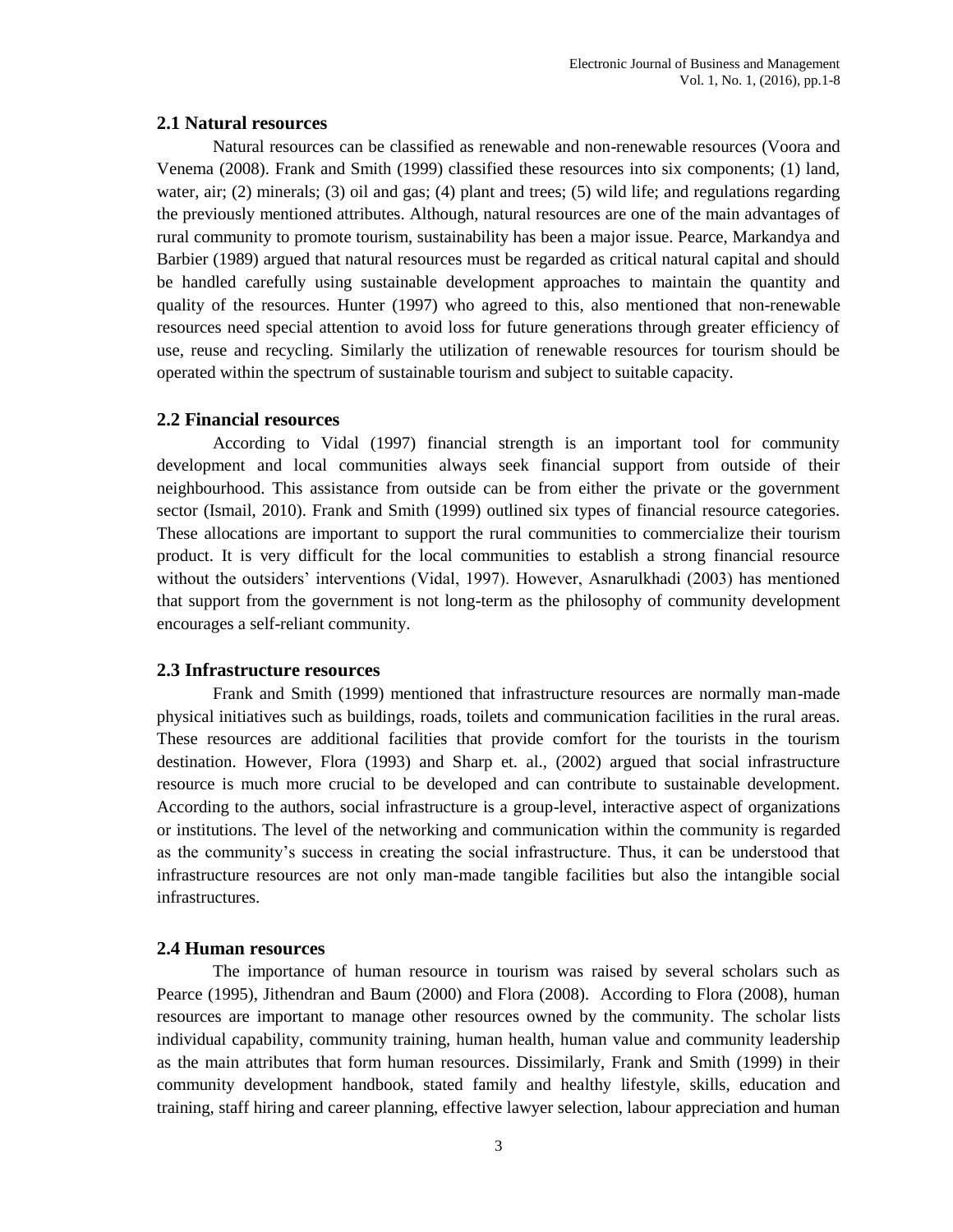rights as being the main determinants of human resources. Pearce (1995) stressed that the human resource development in terms of education and training for future generations should be done by effort collaboration of tourists, tourism professionals and communities. This effort to strengthen the human resource is important in order to achieve sustainable tourism.

## **3. Method**

The data was collected from Kampung Sungai Bumbon, Carey Island. Snowballing (Cooper and Schindler, 1998) and theoretical sampling (Minichiello, 1991) are the combined selection procedures that will be used to carry out this research. The semi-structured interview was used as an inductive approach to gain new and unexpected responses from the respondents, which prevents the interviewer from assuming potential variables. However, a questionnaire guide was developed and used throughout the interviewing session to obtain the pattern of answers that are appropriate to the objectives of the study. The naturalistic inquiry technique will provide a set of data which is not biased where the real problem in the community can be understood (Kvale, 1997). The data from the naturalistic inquiry was analyzed using a discourse analysis technique.

#### **4. Analysis and discussion**

The results from the in depth interviews revealed that the community heavily depend on the resources around them. Natural resources are found to be the most significant form of materials that the need to operate tourism business and activities. Apart from that, the possession of indigenous knowledge from ancestors is also important in order to polish their unique culture. Generally, the community relies heavily on its surroundings to produce their handicraft. For the mask and sculpture, reddish hardwood called *Nyireh Batu* (Xylocarpus Moluccensis) is often used.

"In the wood carving process, first we got to go looking for the raw material to carve, if the wood is suitable to carve, we go ahead. We created this mask using Nyireh Batu, there is a scientific name for it - I did not know how to say it - instead of mangrove wood. We must bring *Genso* (chainsaw) machine, cut wood, stack it behind the house, measure how many feet that we need... If anyone gets an order, then the size will be according to the price and if the price is high, we have to do a big one. If the price is low we make a small one. If the price is low, it will be about five hundred Ringgit. When the big order comes, I think it is about four thousand, five thousand. Now we can"t make big objects because the wood is slowly dying out...I mean *Nyireh Batu*, we can"t find big wood. The mangrove marsh is also disappearing" (Atan Seman, 47 years old, male)

Some of the wood carvers said that the orders to make mask and sculptures are not encouraging. This inconsistency of demand has caused them to be involved in other activities in the village.

"For instance, I don"t get orders like others, I have to be like this, I still do wood carving, do and keep. Even though no order, I still do and keep stock. Another thing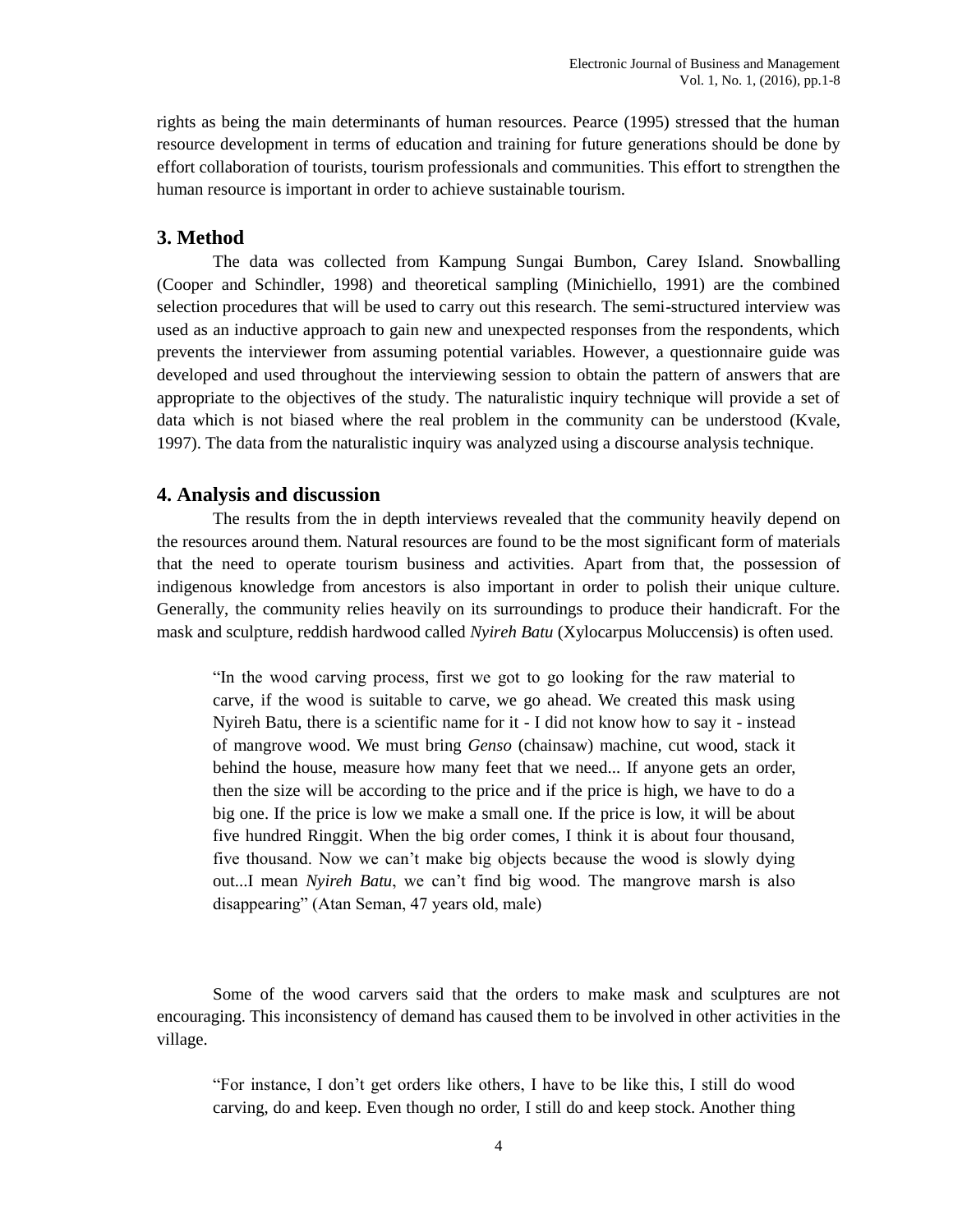is, at my house there are no more masks, we have to do mask, so that when there is an order, we can easily sell. We cannot wait for the order, if you wait for the order; it can be a problem too." (Kemi, 38 years old, male)

Dissimilarly, for the weaving activity, resource scarcity is not a major issue. The Pandanus leaf can be found easily. However, it is reducing in the vicinity of the village and weavers have to venture farther from the village to gather the leaf.

"No…Not like the *Nyireh Batu, Nyireh Batu* is slowly diminishing...Look there…that durian tree is mine…I planted so that one day it will grow and provide me with the wood which is similar to the *Nyireh Batu.* Do you know that the durian tree wood is a hardwood? For now I am happy that there is a lot of *Pandanus* leaf out there. Even around my house, you can find many. But is it is slowly disappearing from this area. We have to go far to get some." (Maznah anak Unyan, 44 years old, female)

According to another wood carver, the scarcity of *Nyireh Batu* is caused by the commercial development of an oil palm plantation owned by a multinational company.

"We have to plant this wood in a place...We don"t want them to destroy more...we have to keep more wood... because this hardwood is difficult to get… Just like us (Mah Meri), the wood is diminishing, but a lot of *anak nyireh (young Nyireh), ibu nyireh (matured Nyireh)* can be found near the mangrove marsh, kind of easy resource I guess... The hardwood is diminishing because there are no more rivers…the river was wider than what it is now, because of this problem we want to save forests but could not because they want the land for planting oil palm. Now I heard they want to cut again. For us, we already told Sime Darby about the trees used for carving...if we take the *anak nyireh* we must ask permission from Sime Darby. For us it is hard to think that every time we enter to get wood, we must seek permission, those days we were not like this." (Alias Sayor, 35 years old, male)

The community is arguably rich with indigenous knowledge. According to the key informants there is no need for formal education to the next generation as they are practicing the culture every day.

" My mother never taught me this weaving earlier…I just learnt it myself…I would follow her to collect the *Pandan* leaf and just follow whatever she does. I just do whatever my sister does. Nobody taught me...I can just do this from morning until night…Playing Genang, I learnt it earlier and it is easy now." (Pinta anak Unyan, 35 years old, female)

Another respondent said that his father has taught him the wood carving skills. Apart from that, he frequently visits other wood carvers" houses to learn the techniques.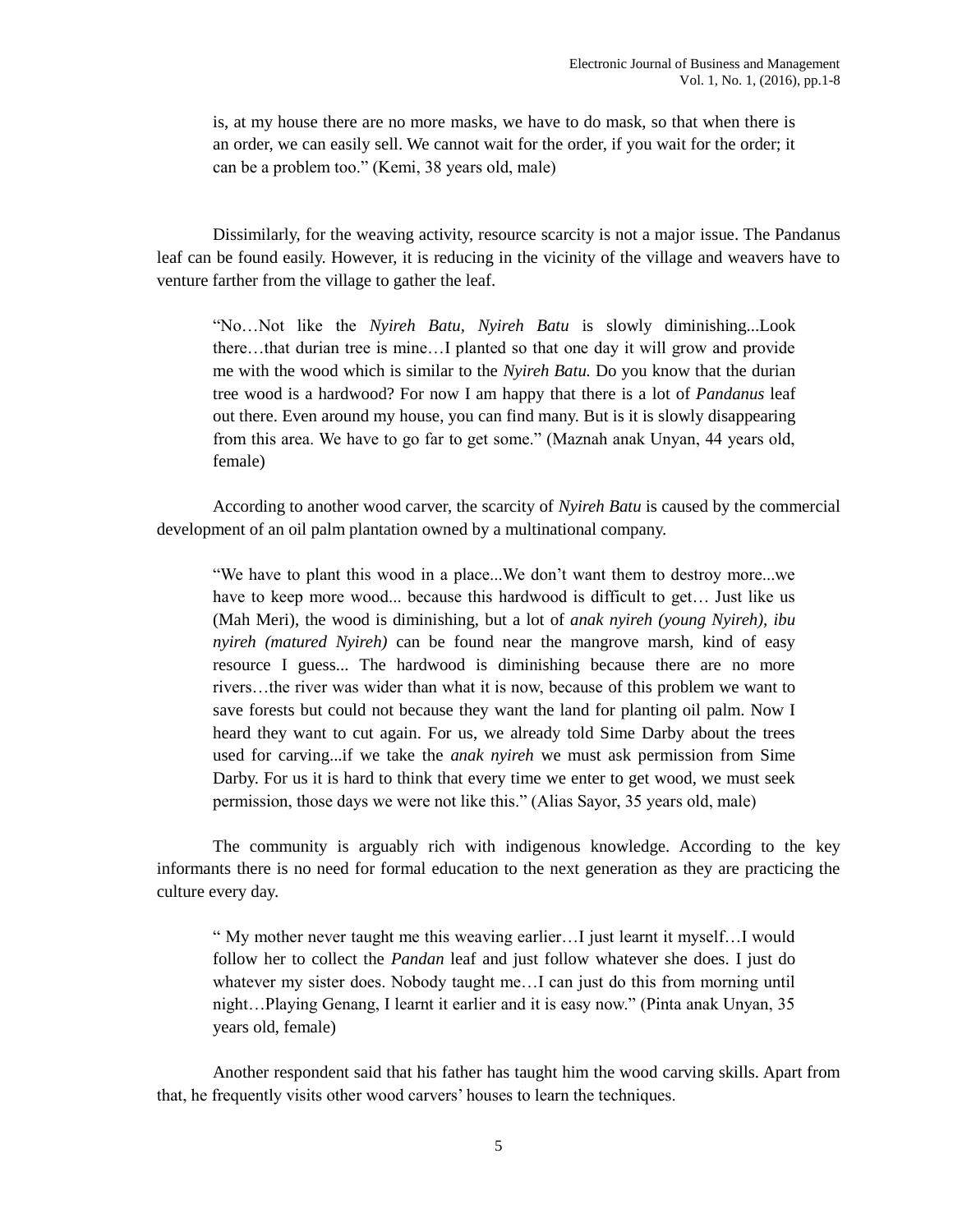"When I was 12 years old, I started to carve a statue, since then my interest increased. I am learning until now. Many are teaching, not only my father is teaching, I sometimes go to the homes of other men to see how they make the statue. My father has a book which has got all the designs of Mah Meri sculptures. I always refer to the book. Sometimes the idea is from me, this idea is from me (while pointing to a statue of a dragon in his hands)." (Razzie anak Gali, 18 years old, male)

Another respondent who is the son of the Tok Batin said that for him the wood carving is not a main source of income because he was involved in oil palm work.

"I was involved in carving indirectly. Actually I got involved in this thing because it is important to study for inheritance. We need to know the principles of the carvings. I don't know weaving much but it is compulsory to know the basics.. It is a shame if we do not know. I followed good carvers for five years I have participated officially in the learning process. During schooling, carving was for fun and hobby but after schooling; it is a more of a job" (Yahya Sidin, 33 years old, male)

## **5. Conclusion**

The investigation shows that the indigenous community is proud to portray their uniqueness to the outsiders. They are also proud to be known as the icon of tourism among other Orang Asli sub-groups of Malaysia. This study also reveals that the Mah Meri community is eager to explore the resources in their village. They strongly believe that the tourism business can create many positive outcomes. Apart from that, the community also agrees that the non-economic benefits such as cultural sustainability and environmental sustainability are driven by the emergence of tourism in their village.

# **References**

Amran, K. (1995). *Agama dan Perubahan Sosial di Kalangan Penduduk Asli di Semenanjung Tanah Melayu*. Kuala Lumpur: Dewan Bahasa dan Pustaka.

Asnarulkhadi, A.S. (2003)*. Pengenalan Pembangunan Komuniti*. Serdang: Selaseh Press Sdn.Bhd.

Cooper, D.R. and Schindler, P.S. (1998). *Business Research Methods.* Singapore: McGraw-Hill.

Dentan, R.K., Endicott, K., Gomes, A.G. and Hooker, M.B. (1997). Malaysia and the Original People: A Case Study of the Impact of Development on Indigenous Peoples. Massachusetts: Allyn and Bacon.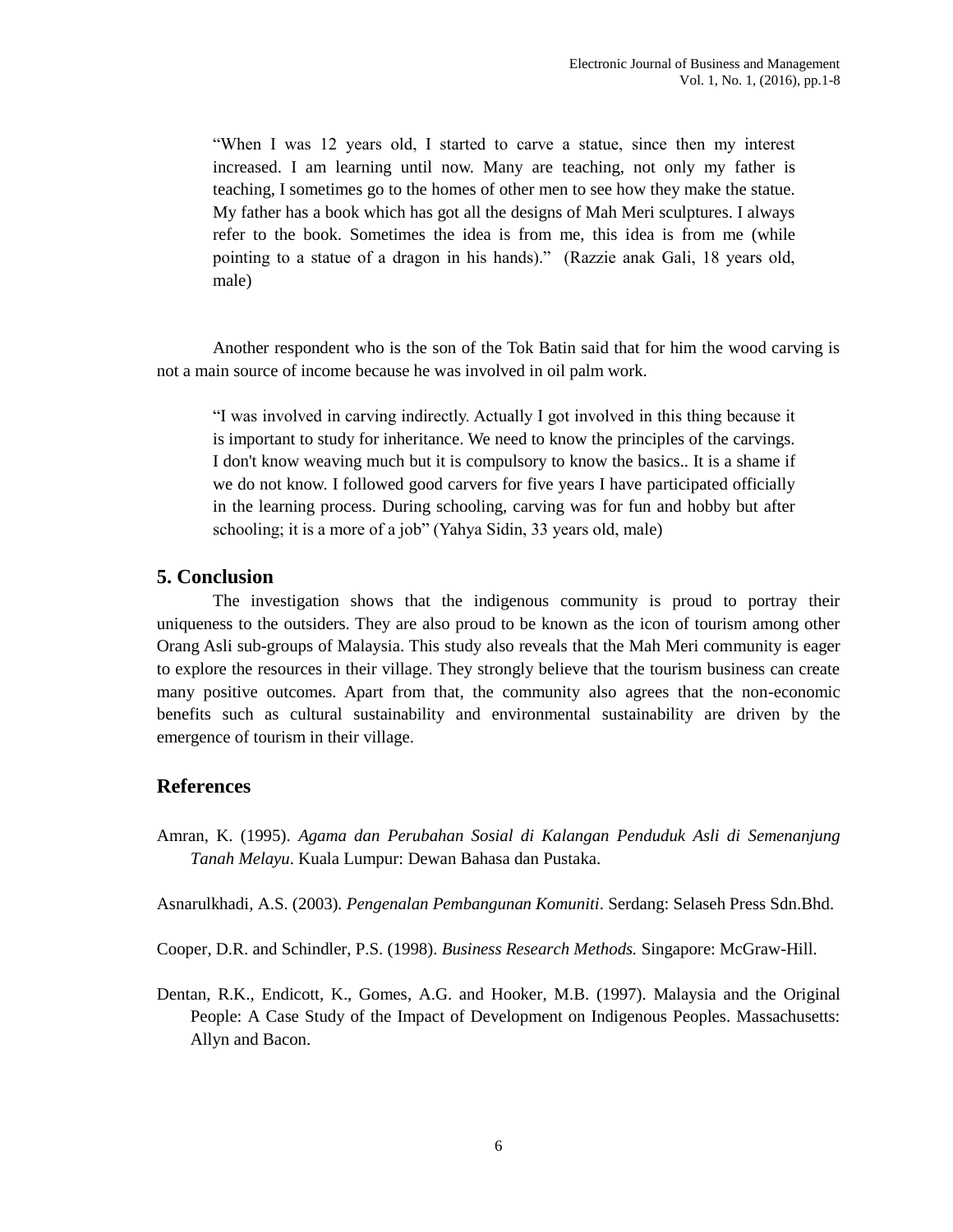- Dentan, R.K. (2000). The Semai of Malaysia. In Sponsel, L. E. (ed) *Endangered Peoples of Southeast & East Asia: Struggles To Survive and Thrive.* Westport, CT: Greenwood Publishing Group, 209-232.
- Flora, C.B. (2008). Rural Communities: *Legacy and Change.* (3rd Edition) Boulder, CO: Westview Press.
- Frank, F. and Smith, A. (1999). *The community development handbook: A tool to build community capacity.* Ottawa, ON: Human Resources Development Canada.
- Gomes, A.G. (2004). The Orang Asli of Malaysia. *International Institute for Asian Studies Newsletter*, *35*, 10.
- Hasan, M.N. (1998). *Warga Pribumi Menghadapi Cabaran Pembangunan,* Kertas Kadangkala Bil. 8. Bangi: Universiti Kebangsaan Malaysia.
- Hunter, C. (1997). Sustainable tourism as an adaptive paradigm. *Annals of tourism research,* 24(4), 850-867.
- Jabatan Hal-Ehwal Orang Asli (JHEOA), 2004. *Data Maklumat Asas Jabatan Hal Ehwal Orang Asli Malaysia.* Kuala Lumpur: Bahagian Penyelidikan dan Perancangan.
- Jithendran, K.J. and Baum, T. (2000). Human resources development and sustainability the case of Indian tourism. *International Journal of Tourism Research,* 2(6), 403-421.
- Juli, E. (2006). *Retorik Pembangunan Orang Asli. Dalam Malaysia Menangani Perubahan dan Pembangunan,* 187-229. Kuala Lumpur: Universiti Malaya Press.
- Kvale, S. (1996). *Inter Views: An Introduction to Qualitative Research Interviewing.* Thousand Oaks, California: Sage.
- Minichiello, V., Aroni, R., Timewell, E. and Alexander, L. (1991). *In-depth Interviewing; Researching People.* Cheshire, Melbourne: Longman.
- Nicholas, C. (2000). The Orang Asli and the Contest for Resources: Indigenous Politics, Development and Identity in Peninsular Malaysia. Copenhagen: IWGIA and Subang Jaya: COAC.
- Nowak, S. (1987). *Marriage and Household: Btsisi' Response to a Changing World. PhD* dissertation, State University of New York at Buffalo.
- Pearce, D.W., Markandya, A. and Barbier, E.B. (1989). *Blueprint for a green economy.* Earthscan/James & James.